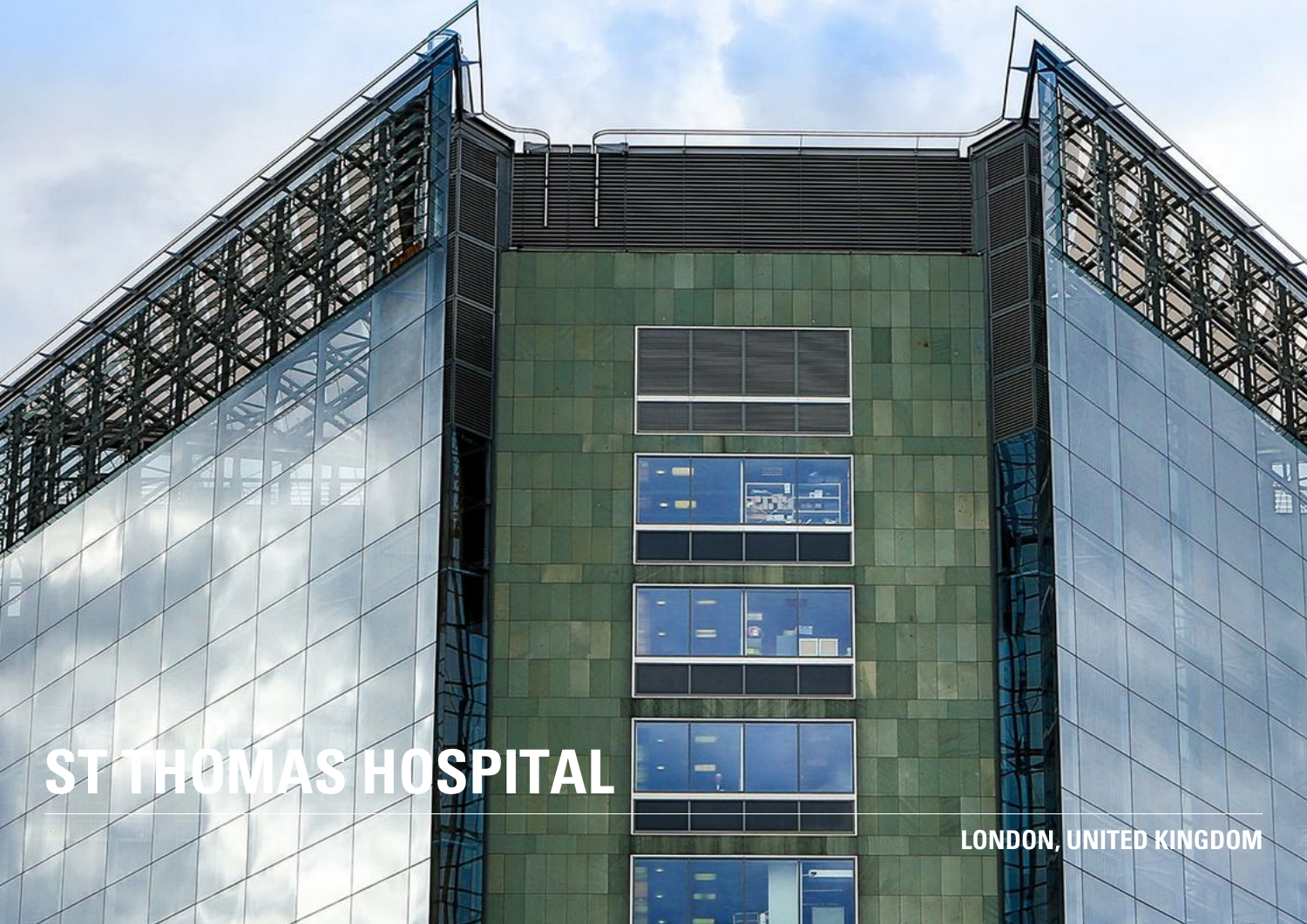

## **General:**

| Concept/Product:         | Facades                                   |
|--------------------------|-------------------------------------------|
| <b>Building Type:</b>    | Hospital                                  |
| Client:                  | Guy's and St. Thomas NHS Foundation Trust |
| Architecture:            | <b>Hopkins Architects Partnership LLP</b> |
| <b>Company Division:</b> | Lindner Fassaden GmbH   Steel & Glass     |
| Completion:              | 2015                                      |

## **Description:**

lThe East Wing building at St Thomas Hospital, located opposite the Houses of Parliament, is a well-know landmark at the South Bank. The thirteen storey tower suffered from water ingress problems, excessive solar gain and inadequate lift capacity. In order to improve the situation, an architectural concept was set up by adding two additional atrium structures comprising a bearing steel structure and cladding with laminated glass panels.

Lindner Steel & Glass was contracted for the atrium construction by main contractor ISG. The architectural focus was set on creating a sense of transparency, openness and lightness. This effect was achieved by installing a floating steel & glass structure with the load bearing structure of the Atrium Facade (2950 sqm) consisting of horizontal trusses for wind load and a framework over the entire height of the structure for vertical loads - only supported by a Y-column and stabilized by an additional single column. The steel framework, built up tension rods as diagonals and RHS-profiles as verticals, is directly glazed using a structural silicone fixation for wind loads. The Atrium Roof consists of a diamond steel structure with prefabricated segments, connected with bolts on site.

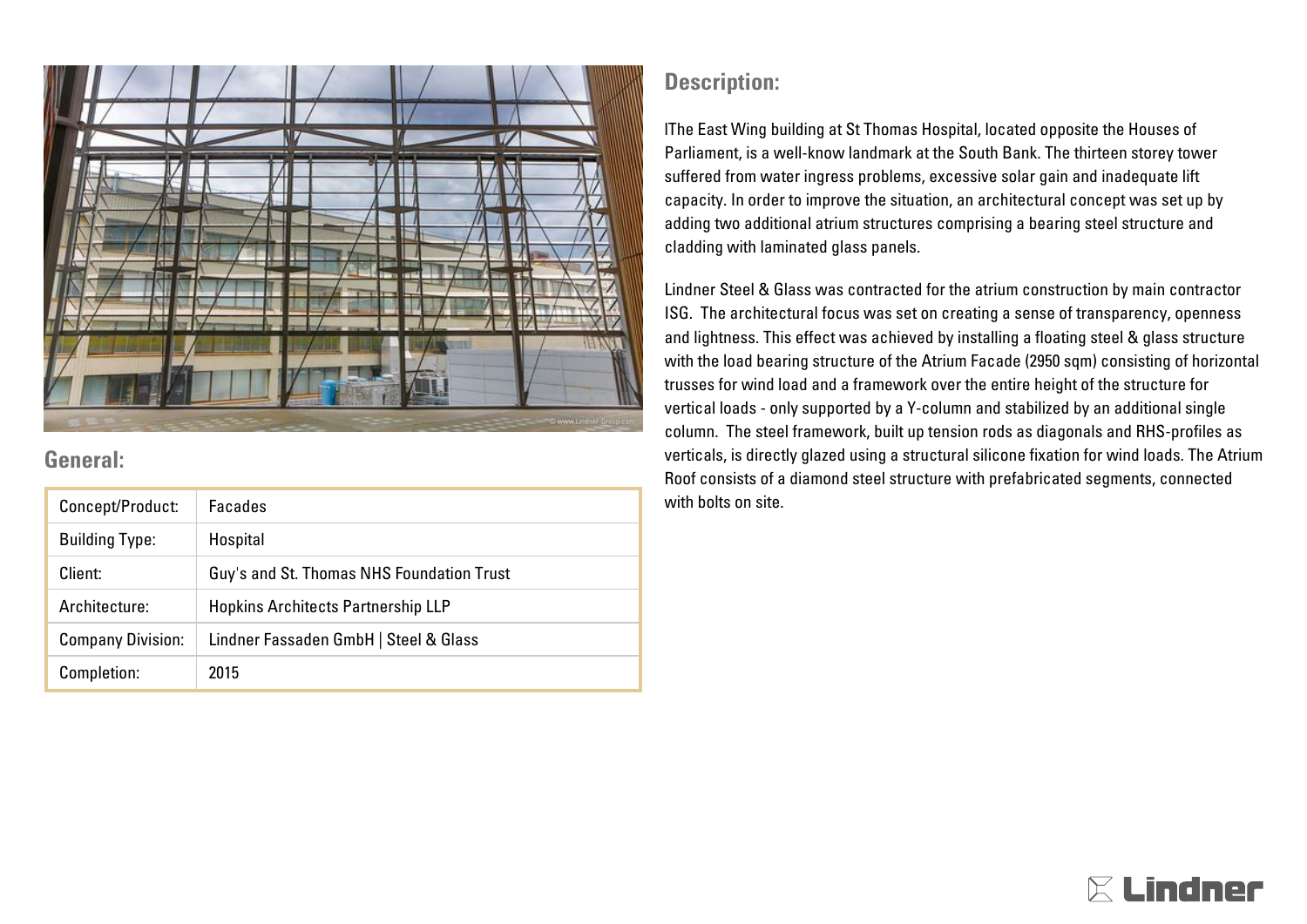



## **Completed Works:**

**Steel and Glass** Custom Solutions